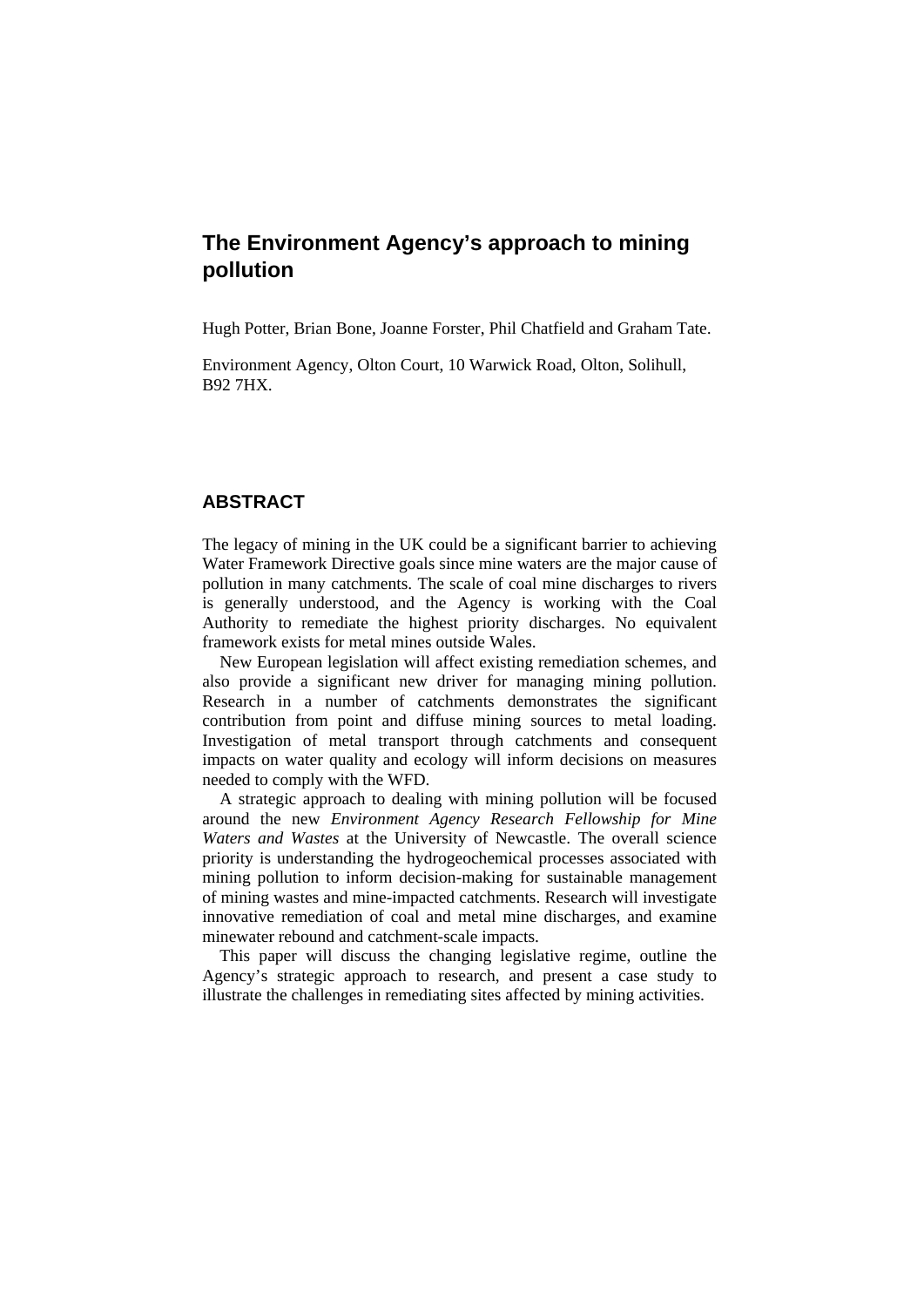## **1 INTRODUCTION**

The legacy of coal and metal mining in the UK could be a significant barrier to achieving Water Framework Directive goals since mine waters are the major cause of pollution in many catchments, especially in Wales (Mullinger 2004), and the north and west of England. No comprehensive study of the length of rivers impacted by mining has been undertaken, however the National Rivers Authority estimated more than 400km affected by coal mines, and 200km by metal mines (NRA 1994). Mining pollution has had a generally low profile within the Environment Agency, apart from when specific events have raised interest, for example:

- release of acidic minewater from the abandoned tin/zinc mine at Wheal Jane (Cornwall) in 1992, resulting in a highly visible plume of acidic, metal-laden water in the Carnon River;
- significant concerns over risks to human health and livestock, for example at various spoil sites in mid-Wales, and Shropshire; and
- minewater rebound following the closure of Whittle Colliery (Northumberland) in 1997 which threatened the River Coquet unless dewatering was undertaken.

The main environmental concerns are metal-contaminated water from the rebound of formerly depressed groundwater and leaching from spoil heaps, and the residual spoil and other solid wastes from the extraction and smelting processes. The areal and temporal (many centuries) extent of mining activities means that in addition to point sources of pollution (e.g. discharges from discrete adits), there are also more diffuse discharges that may affect entire catchments (e.g. River Ystwyth, Wales; Mullinger 2004). The Agency's approach has tended to be highly reactive utilising "end-ofpipe" treatment only when polluting discharges appear at the surface (e.g. Wheal Jane). Although, by working with the Coal Authority, this operationally driven approach has so far been relatively successful in coping with problems at individual sites (Tate 2002), at least in the short term, it has not tackled the problem at source, i.e. before the pollution reaches the river or the related ecosystem. The Water Framework Directive will require a different approach whereby more diffuse pollutant sources must be addressed, for example ancient spoil heaps that are dispersed across a catchment, to protect aquatic ecosystems.

The last 10 - 15 years has seen a move toward research and installation of passive treatment systems for mine waters, utilising natural attenuation processes and natural energy sources in constructed systems to remove metal contaminants from, and adjust the pH of, discharged mine water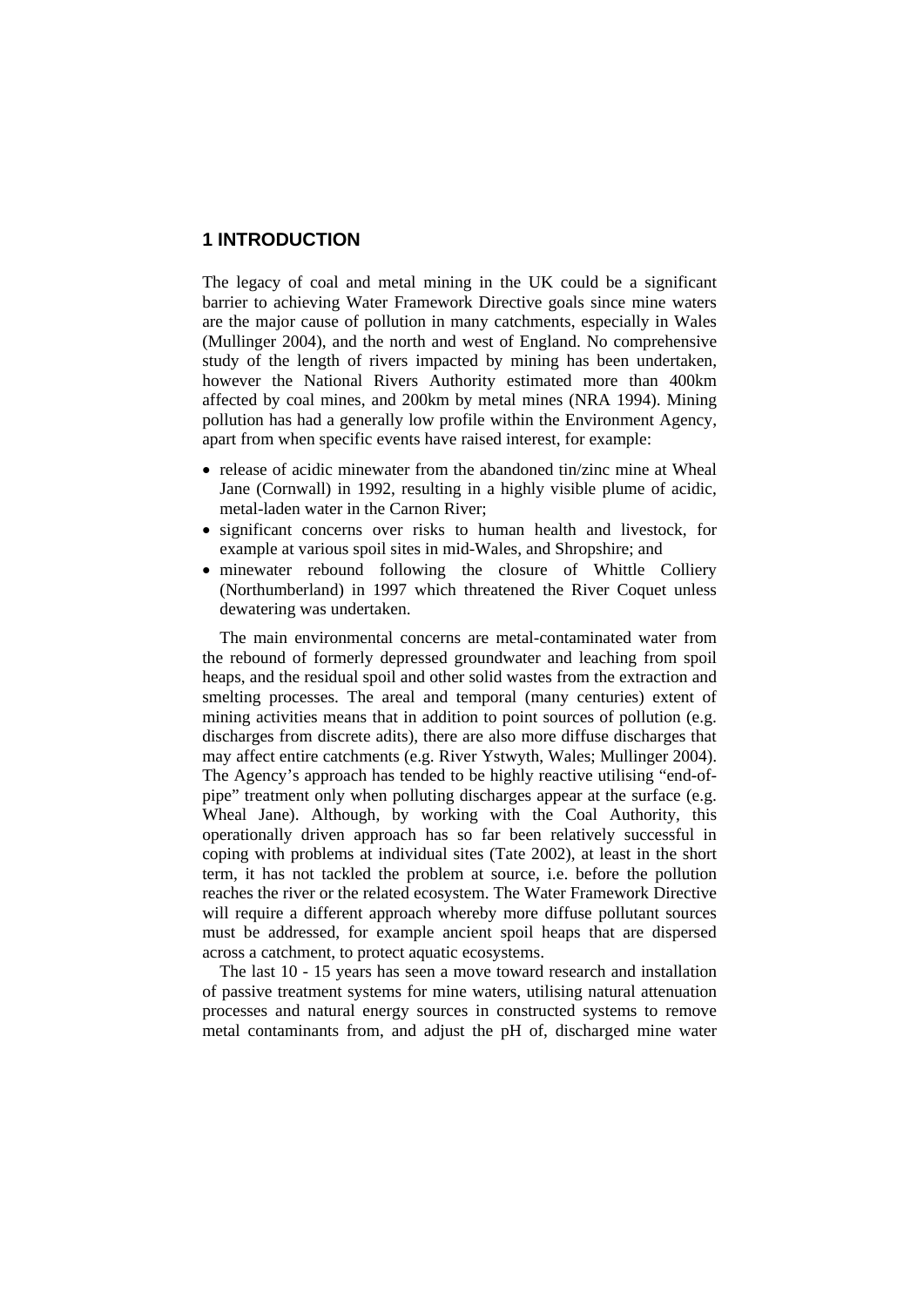(Younger et al. 2002). Such passive methods range from traditional aerobic wetlands to combined aerobic/anaerobic systems with multiple components. Passive systems tend to have a high capital cost, but are designed to be low (not no!) maintenance. Despite the large number of passive systems now in operation in North America and Europe, there is often a poor understanding of the natural processes involved in treating mine water. The current multidisciplinary research being carried out to understand these processes more fully (e.g. Hallberg and Johnson 2002) should be encouraged and extended, and ultimately lead to the design of more efficient passive systems that perhaps will require less land. An example of the latter is the development of permeable reactive barrier technologies (Environment Agency 2002) and their application to mine water treatment (e.g. Amos and Younger 2003). Other important, and little addressed, issues for passive treatment systems include the disposal of sediment, the potential need for decommissioning and the long-term fate of contaminants with particular regard to their potential to be re-released into the aquatic environment.

Managing mine waters and wastes therefore requires a thorough understanding of hydrogeology, hydrology, geochemistry, microbiology, civil engineering, and not least, mining practices. Moreover it should be noted that mining remediation schemes offer the opportunity to involve, and engage, the local community and so break down the traditional split between "technical experts" and "the public". Successful engagement with the local community can be critical to successful remediation since many schemes will require regular maintenance, and the avoidance of vandalism, over several decades before the remedial objectives are achieved (e.g. Quaking Houses, Durham – Younger et al. 1997; Johnston 2004). In addition, the impact of remedial measures designed to improve water quality must be carefully balanced with protection of unusual metaltolerant species, and the need to protect historic structures of archaeological significance.

## **2 POLICY AND REGULATION**

*As the following items are under continual discussion and negotiation, the Agency's views are likely to change. These comments are therefore provisional and do not form the Agency's definitive view.*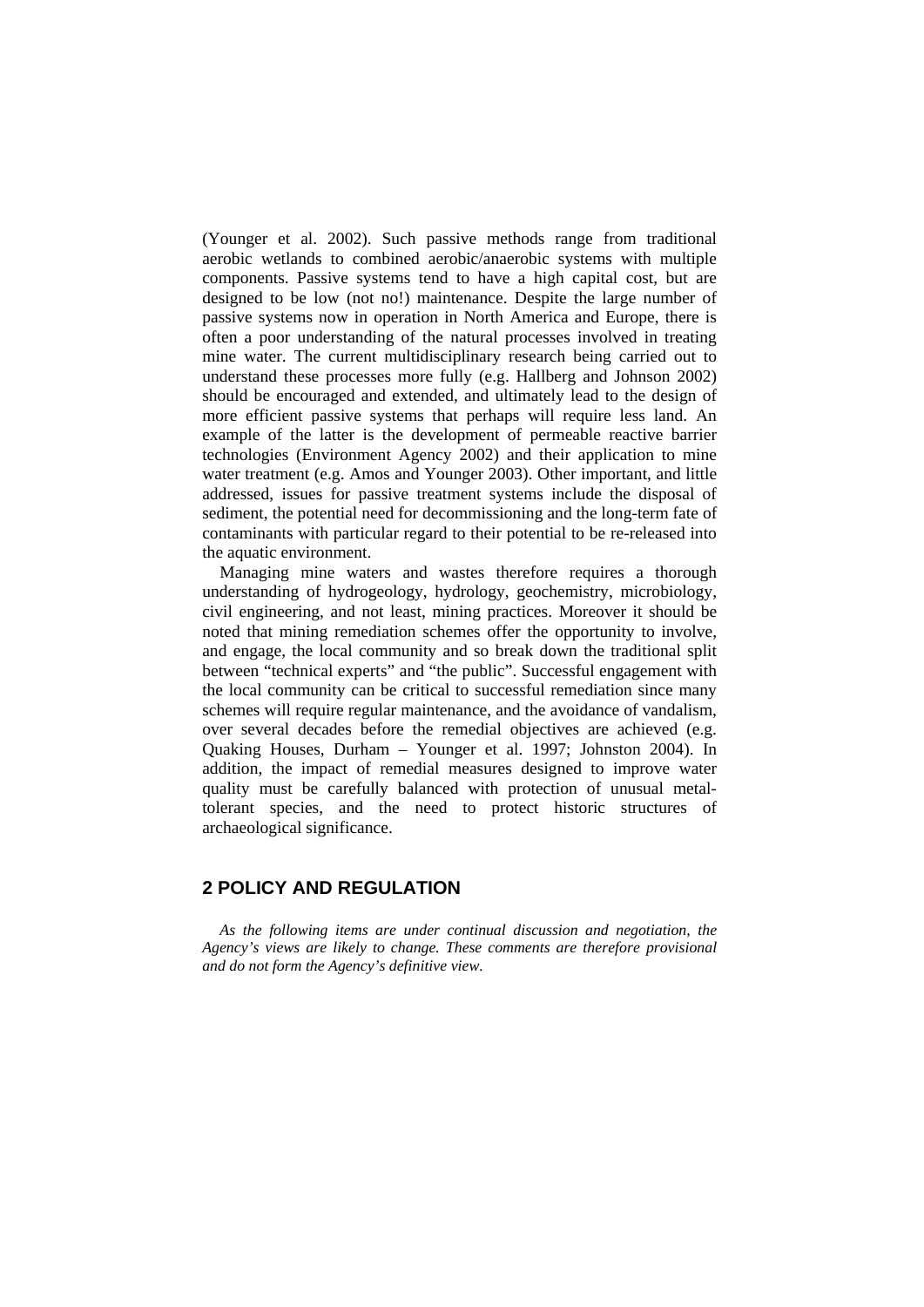#### **2.1 Water Framework Directive (2000/60/EC)**

The Water Framework Directive (WFD) is the most significant piece of European water legislation to be produced for over twenty years. It will rationalise existing water legislation and introduce an holistic integrated approach to water management in Europe based on the concept of river basin planning.

The major aims of the Directive are:

- to prevent further deterioration and protect and enhance the status of aquatic ecosystems and associated wetlands;
- to promote the sustainable consumption of water;
- to reduce pollution of waters from priority substances;
- to prevent the deterioration in the status and to progressively reduce pollution of groundwaters; and
- to contribute to mitigating the effects of floods and droughts.

The overall requirement of the WFD is to achieve "good ecological and good chemical status" by 2015 unless there are grounds for derogation. A case for a derogation can be made on the basis of the technical infeasibility or disproportionate cost of measures required to bring water bodies to good status. Derogations can enable extended deadlines or lower objectives. There is also a general "no deterioration" provision to prevent deterioration in status. These will require the management of the quality, quantity and structure of aquatic environments. The Directive also requires the reduction and ultimate elimination of priority hazardous substances and the reduction of priority substances to below set quality standards. Following transposition into UK legislation, the Agency will be the sole competent authority charged with implementation of the WFD in England and Wales.

#### *2.1.1 River Basin Characterisation*

A key aspect of the WFD is the identification of River Basin Districts (RBD) to which all surface and groundwater bodies will be assigned. For each RBD the Water Framework Directive requires:

- an analysis of its characteristics;
- a review of the impact of human activity on the status of the water bodies; and
- an economic analysis of water use.

By December 2004 each RBD must be characterised to describe the current and predicted future state of aquatic environments, to highlight the pressures and impacts on water bodies, and to inform: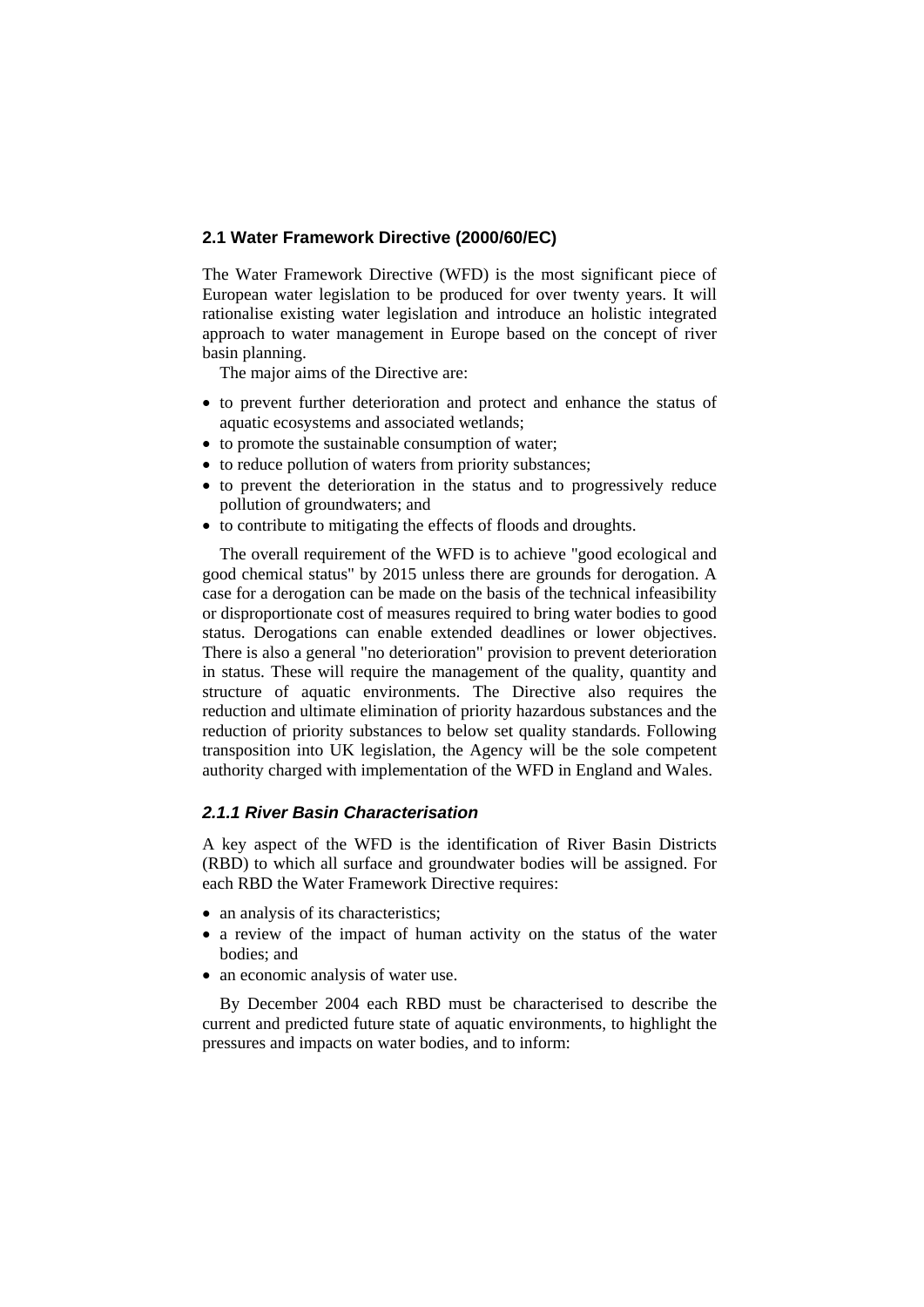- the setting of appropriate environmental objectives;
- the targeting of monitoring efforts towards those water bodies at greatest risk of failing to meet their stated objectives; and
- the establishment of programmes of measures to ensure water bodies reach the environmental objectives.

The initial characterisation exercise is currently being undertaken by the Agency to identify water bodies potentially at risk of failing to meet environment objectives as a result of a variety of activities and pollutants. Impacts from coal and metalliferous mining activities are being assessed using existing water quality databases, and information on mine locations. Preliminary results indicate that mining activities may be one of the most significant barriers to achieving the WFD objectives. It is expected that draft results from the initial characterisation will be published in September 2004.

The process of refining the initial characterisation and undertaking "further characterisation" will continue up to and beyond the delivery of the first River Basin Management Plans in December 2009. Dealing with diffuse historical mining pollution is expected to pose a considerable challenge.

#### **2.2 Proposed Mining Waste Directive (2003/0107 COD)**

In June 2003, the European Commission presented a proposal for a Directive on the management of waste from the extractive industries (referred to as the Mining Waste Directive (MWD) in this paper). The Mining Waste Directive seeks to improve the management of mining wastes by setting minimum requirements and specifically addressing the environmental and human health risks that may arise from the extraction, treatment and disposal of such waste.

The proposed MWD is being negotiated in the European Commission via the co-decision procedure. The first reading took place in the European Parliament on  $31<sup>st</sup>$  March 2004 and preparation is continuing via the European Council Working Group for the first reading in the European Council. The Council is unlikely to complete the first reading during the Irish presidency and will therefore seek a political debate in council by June 2004. The following Dutch presidency is keen to continue the momentum of negotiations that the Irish started.

It should be noted that the original proposal referred to the management of waste and the waste facilities of operational sites only, but the amendments agreed in the first Parliamentary reading has extended the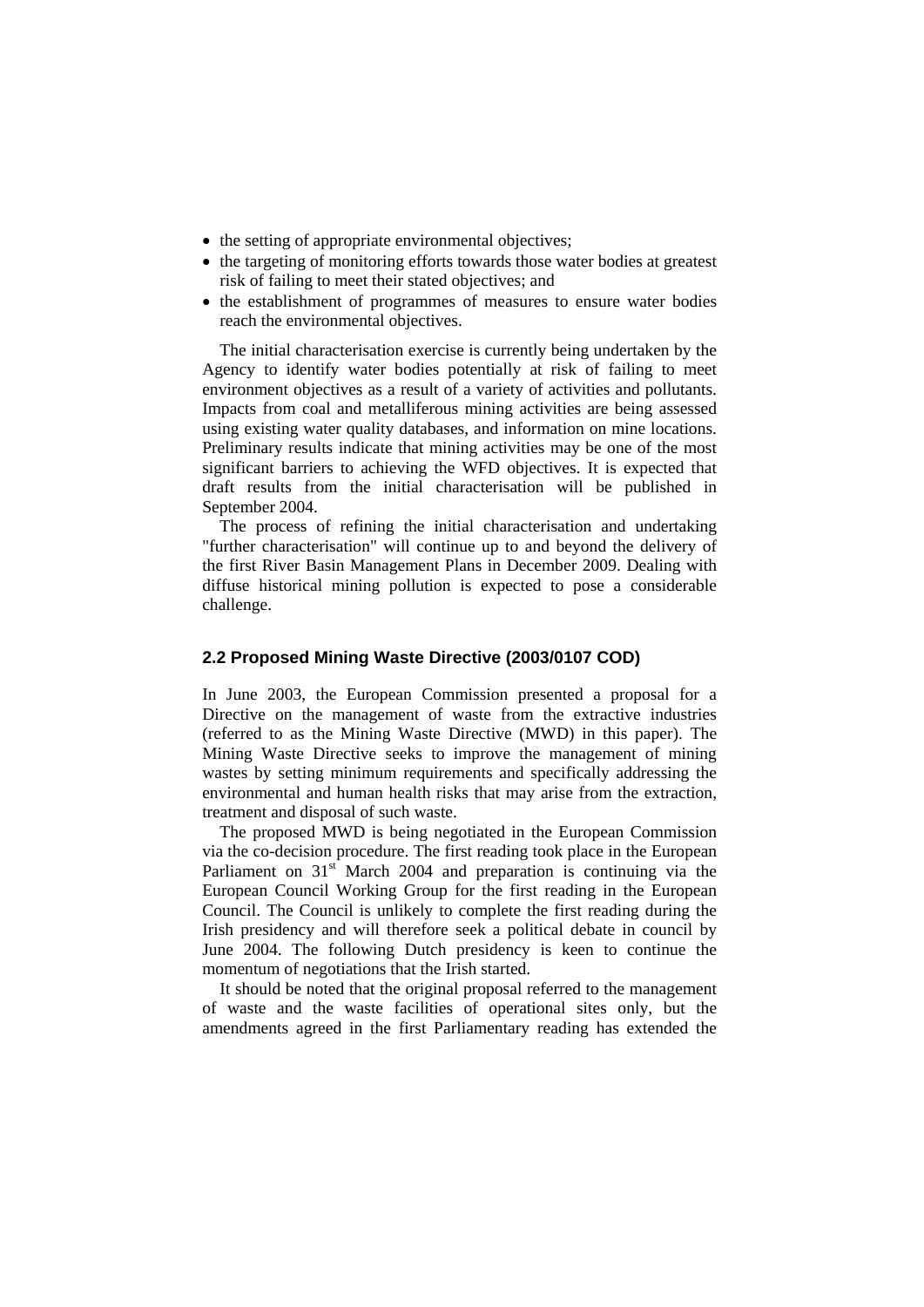Directive to the management of the extractive process and closed mining sites. It will need to be seen if these amendments are accepted in the European Council.

The Office of the Deputy Prime Minister (ODPM) is leading for the UK on the preparatory work, whilst the Department for the Environment, Food and Rural Affairs (Defra) has overall responsibility. The Agency is assisting ODPM and Defra in developing the UK position for these negotiations. Given the fluid nature of the negotiations, this paper is based on the position in early May 2004 which is likely to have changed by the date of the IMWA conference.

Although the Agency welcomes the objectives of the MWD, it has a number of concerns over the current proposal and the amendments proposed by the Environment Committee and voted for in the European Parliament. The Agency intends to continue to support ODPM and Defra to ensure these concerns are addressed and incorporated into the UK position for negotiation in Council and Parliament. Specific concerns include:

- many aspects of the proposal attempt to reproduce provisions of extant Directives, especially the WFD. The relationship between the MWD and other environmental legislation therefore requires careful clarification.
- the requirement for an inventory of closed sites. This would be an onerous task for the UK as it could potentially include very old mines (Roman sites etc). The current proposals for such an inventory are not based on risk, appear to partially reproduce elements of the Water Framework Directive, and may therefore undermine that Directive.
- whether the excavation void will attract the full requirements of the MWD.
- the lack of a time limit for on-site storage of mineral waste meaning the full requirements of the Directive apply to stored material.
- the scope of the MWD, for example the impact of the 'Avesta Polarit Chrome' European Court of Justice ruling. This relates to the backfilling of the excavation void by certain materials which may, as a result of the ruling, fall out of the requirements of the Waste Framework Directive and the MWD although such material can potentially be polluting, and therefore may be subject to the Groundwater Directive.

ODPM has instigated discussions on transposing the Directive into UK legislation, and at present the Competent Authorities who will be responsible for implementing the MWD are the Mineral Planning Authorities, and the Health and Safety Executive. The impact of the MWD on the Agency's regulatory activities remains to be determined. It is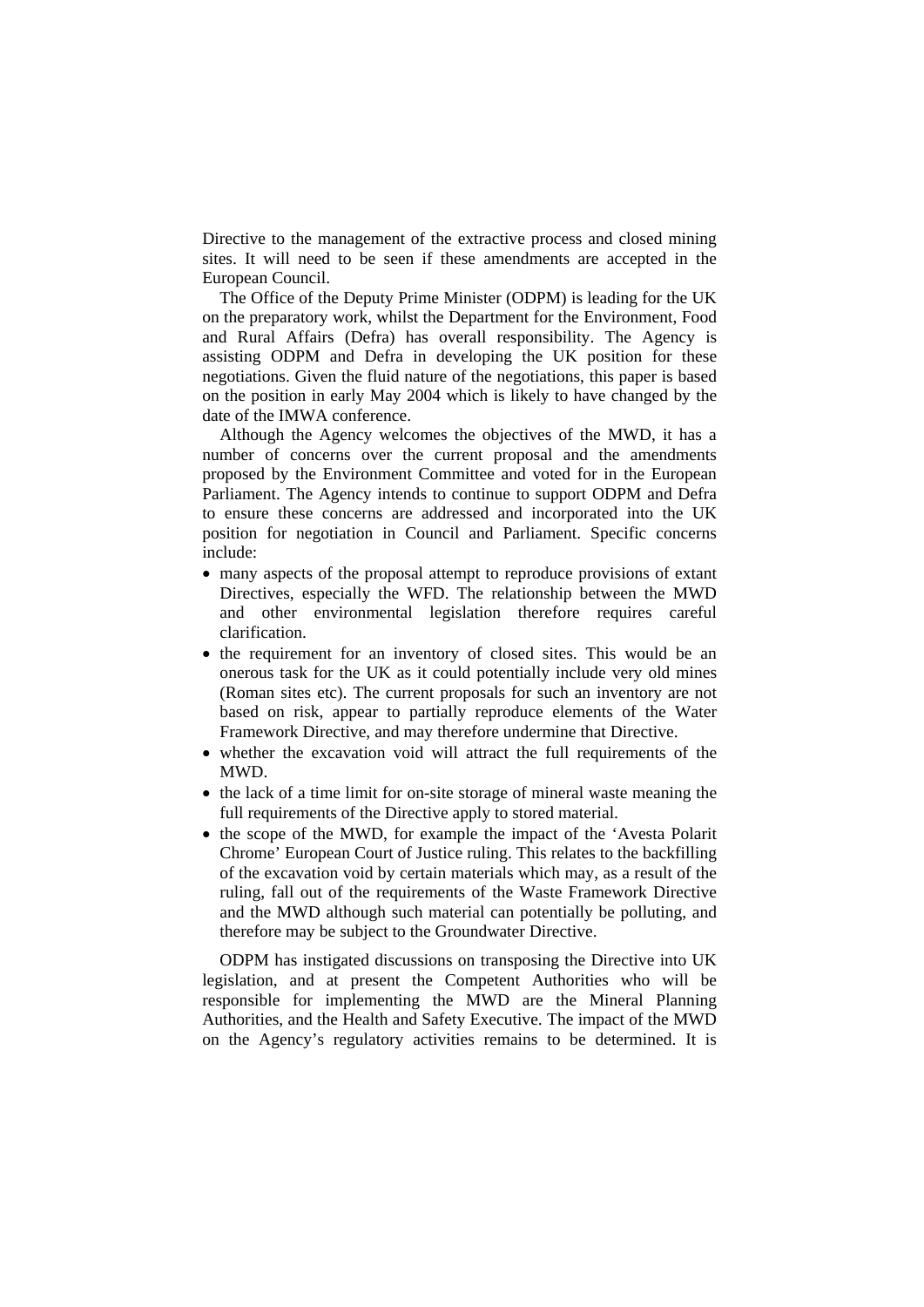possible that the Pollution Prevention and Control (PPC) regime, used in the UK for permitting landfills and other industrial facilities may be applied to mining activities in future, not least since the MWD was developed to complement the Waste Framework Directive (which PPC implements in part), however this has yet to be decided.

#### **2.3 Spoil disposal and the Groundwater Regulations, 1998**

In March 2001, guidance on the Groundwater Regulations was issued by the UK Government (DETR 2001). Paragraphs 75 and 76 addressed the disposal of spoil, and discharges from abandoned mines. The Agency's Head Office Groundwater Quality and Protection teams are currently developing guidance on the use of the Groundwater Regulations to authorise the disposal of mining spoil containing List I and II substances. Similar guidance for Scotland has recently been published by the Scottish Environment Protection Agency (Younger & Sapsford, 2004) The Agency has already authorised two colliery spoil disposals with further applications expected. In conjunction with this work, the Agency's charging scheme for such solid disposals is being reviewed to produce an application and subsistence charge based on volume and risk.

#### **2.4 National Mining Group**

Working with the Coal Authority at a national level has enabled prioritisation for remediation of discharges from coal mines to be agreed (Tate 2002). However it is only relatively recently that a national approach has been taken to coal mining at an operational level, whilst work on a national strategy for metal mines in England has only recently begun (following the strategy for Wales published in 2002). The Agency has now formalised the structure of its National Mining Group with representatives from Head Office Policy, Process and Science working with operational staff to ensure national consistency. The focus remains on coal mining since this group was created in response to the Memorandum of Understanding signed with the Coal Authority, however efforts are being made to widen the scope to address impacts from metal mining. This group will help the Agency respond to the challenges posed by the Water Framework Directive and potentially the Mining Waste Directive, and encourage the efficient exchange of information across the country.

The Coal Authority's investment programme has resulted in a growing number of schemes using wetlands to treat coal mine discharges with significant improvements in surface water quality as a result. Whilst the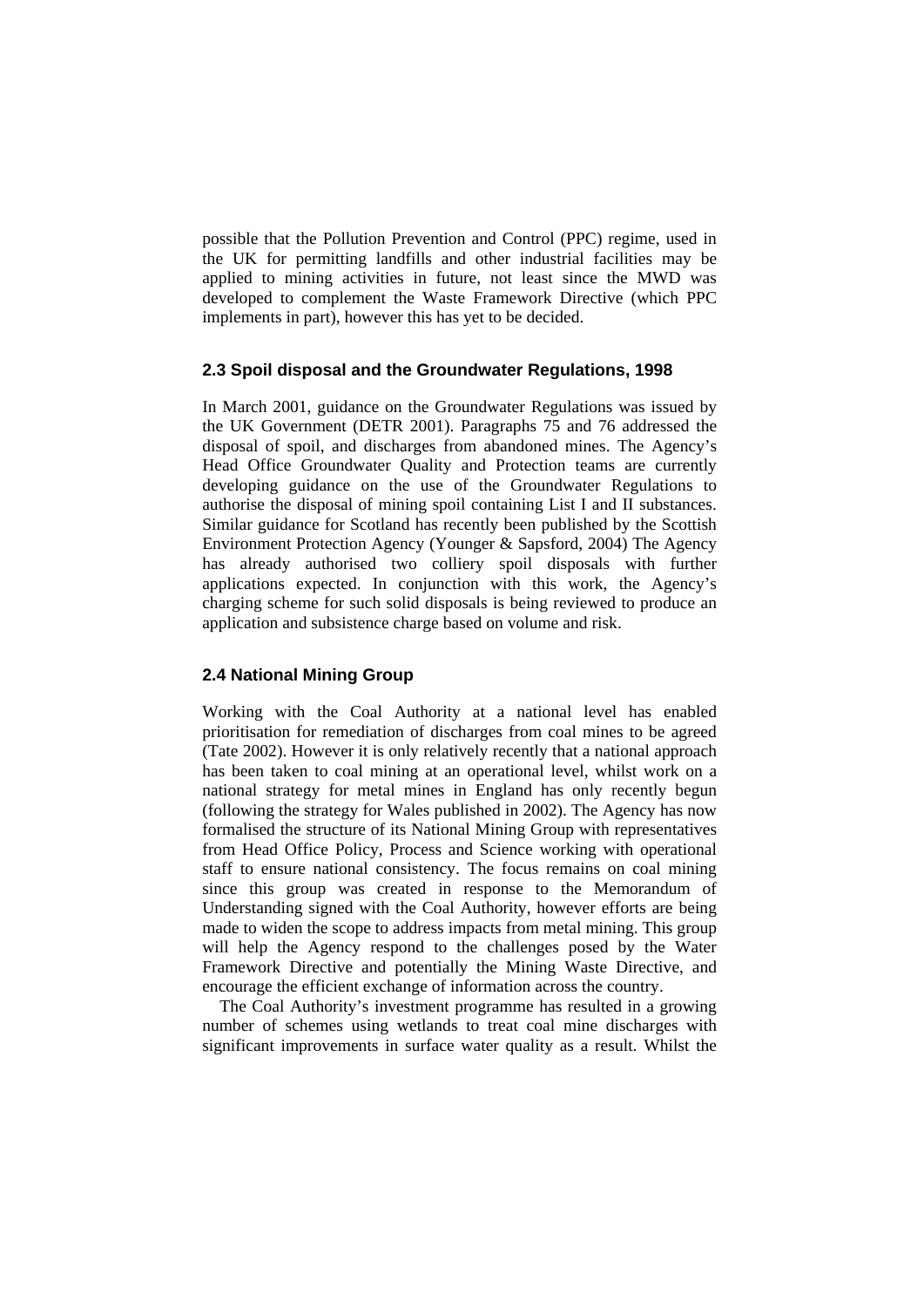impact of rising groundwater in coal mines is being carefully monitored in order to predict breakout of mine water at the surface and to protect groundwater in overlying aquifers (e.g. Permo-Triassic Sandstone, Magnesian Limestone), a full understanding of the risks from minewater rebound remains elusive. The Agency is working with the Coal Authority to develop a prioritisation scheme for rebound into overlying aquifers which draws on the existing system for discharges to surface waters.

#### **2.5 Landfill Directive (1999/31/EC)**

The implementation of the Landfill Directive will severely limit the disposal of sludges to landfill since low density sludges (often as low as 5% weight/weight solids) may be classed as liquid wastes, and the availability of landfill for hazardous wastes (e.g. due to heavy metal concentrations) will be severely restricted. Furthermore, excavating abandoned mine spoil for disposal to landfill as part of remediation schemes will become increasingly expensive if the waste is classed as hazardous.

# **3 MINING POLLUTION SCIENCE STRATEGY**

Following the creation of the Agency's Science Group in October 2003, a greater emphasis has been placed on an integrated strategic approach to many key science challenges such as mining pollution, considering contaminant fluxes across different media, and at both the catchment and local scales.

To facilitate development of a science-based strategy for mining pollution and support research to underpin the Agency's current and future regulatory responsibilities, the *Environment Agency Research Fellowship for Mine Waters and Wastes* has been created in collaboration with the University of Newcastle. Dr. Adam Jarvis has been appointed to provide the focus for the Agency's research into mining pollution for the next three years, particularly to develop understanding of the hydrological and biogeochemical processes associated with minewater rebound and mine spoil weathering/leaching, place these within the context of diffuse pollution management strategies at both local and catchment scales, and promote the sustainable management of mining wastes and waters.

One of the main goals of this strategic science programme will be to increase the transfer of knowledge on mining pollution between academia, practitioners, the Coal Authority, and industry within the UK. This will be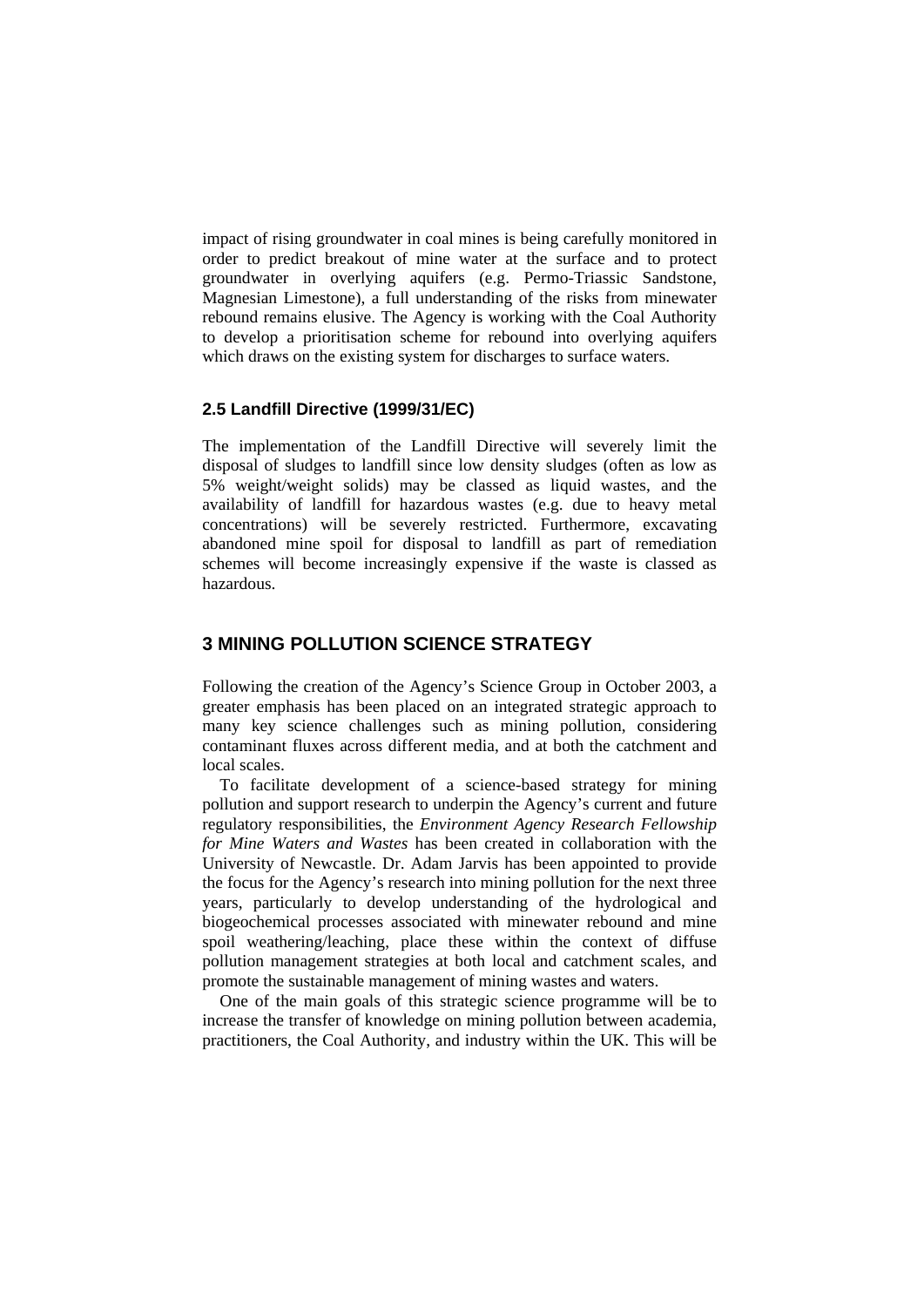achieved by participating in existing research activities, directly funding new research, and collaborating with other funding bodies.

As the Agency prepares to implement the WFD, the need for an improved scientific understanding of mining pollution is imperative. Diffuse pollution requires creative regulation and innovative approaches to remediation due to the difficulties associated with treatment at source. The role of the Science Group is to ensure the Agency's regulatory and policy approach is scientifically-based, and to facilitate the transfer of knowledge from academia and other external initiatives into the Agency, for example, the guidelines for catchment scale management of mining impacts recently produced by the European Commission 5<sup>th</sup> Framework ERMITE project (Younger & Wolkersdorfer 2004).

# **4 GREENSIDE MINE CASE STUDY: REGULATION OF INVESTIGATION AND REMEDIATION**

Greenside Mine is located within the Lake District National Park, NW England (Figure 1). It covers some 60 hectares of an upland area exposed to heavy rainfall (around 2.5 metres/year) in a steep-sided valley 5km upstream of Ullswater Lake. The mine site is located within an Area of Outstanding Natural Beauty and is a Scheduled Ancient Monument. Ullswater Lake is a Site of Special Scientific Interest, a protected ecosystem notified under the Wildlife and Countryside Act 1981.

Mining for lead commenced in the late 17th century and from 1860, ore crushing, processing and smelting activities were located above the confluence of two streams (Tyler 1998). Tailings from the mill were originally discharged directly to the streams until around 1940, when the complaints of residents living downstream led to the construction of two tailings dams in 1940 and 1952. These dams were abandoned in 1962 and a number of attempts were made to stabilise them by revegetation. A flank of the younger of the two dams collapsed during a period of heavy rainfall in winter 1989, and released metal contaminated tailings into the adjacent stream that discharges into Ullswater Lake. This event left a scar that is open to further erosion and greater instability (Figure 1).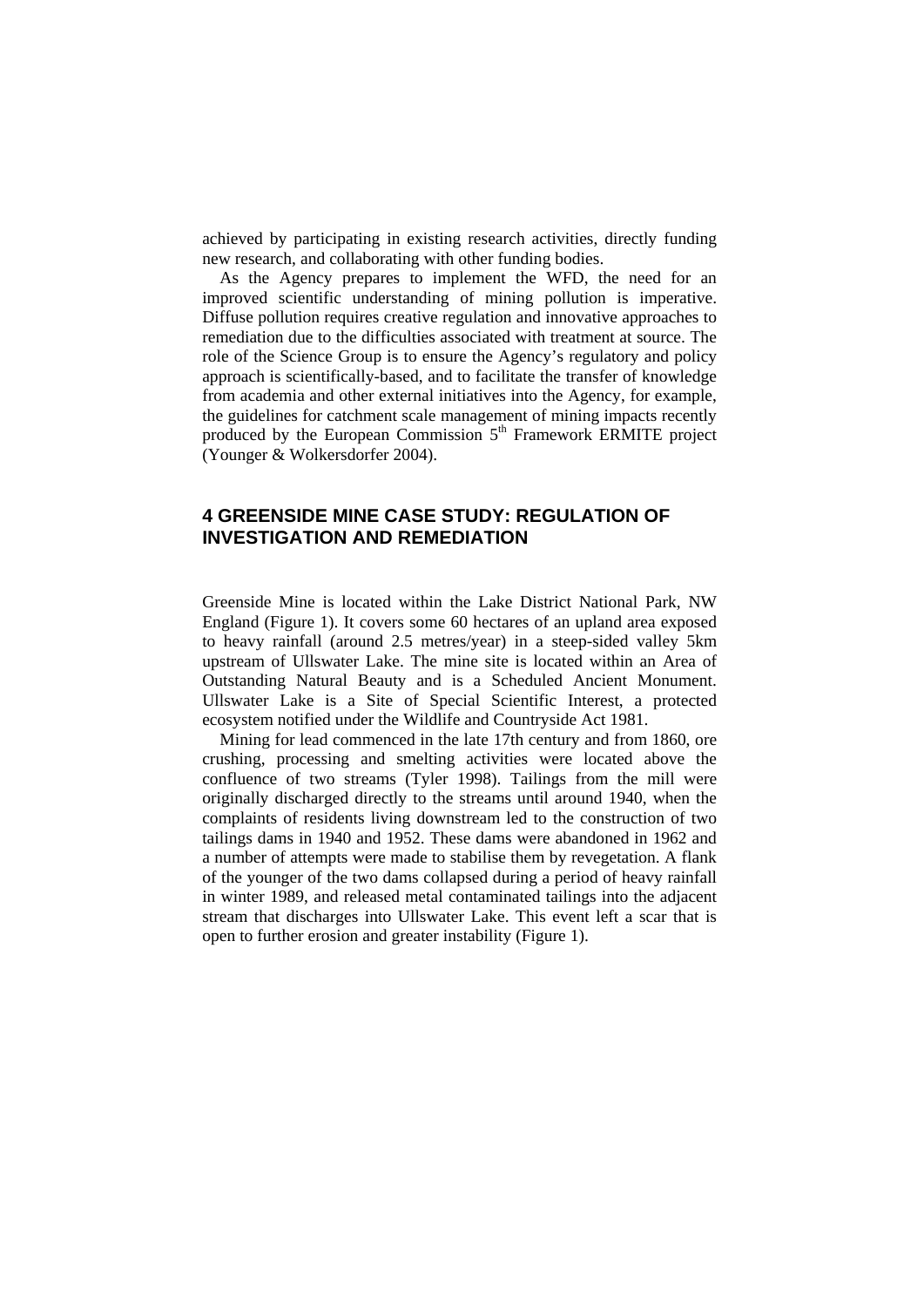

**Fig. 1.** *Location map for Greenside Mine, and view east towards Ullswater showing collapsed tailings dam and erosion of spoil heaps*

The mine buildings were constructed on terraces built on scree and retained by a number of walls (Figure 2). The North West Regional Development Agency has provided funding to the Lake District National Park Authority (LDNPA) to repair and rebuild the retaining walls to protect public safety. Environmental risks are equally important and the Agency is working in partnership with LDNPA to investigate, and where necessary remediate, potential sources of pollution.

Both diffuse and point source discharges from the mine site are known or inferred including:

- minewater discharge from the Lucy level;
- piped discharges from the tailings dams;
- leaching from mining spoil;
- seepage from the tailings dams into the scree;
- release of contaminated leachate and tailings from erosion of the dams; and
- secondary sources from contaminated sediments.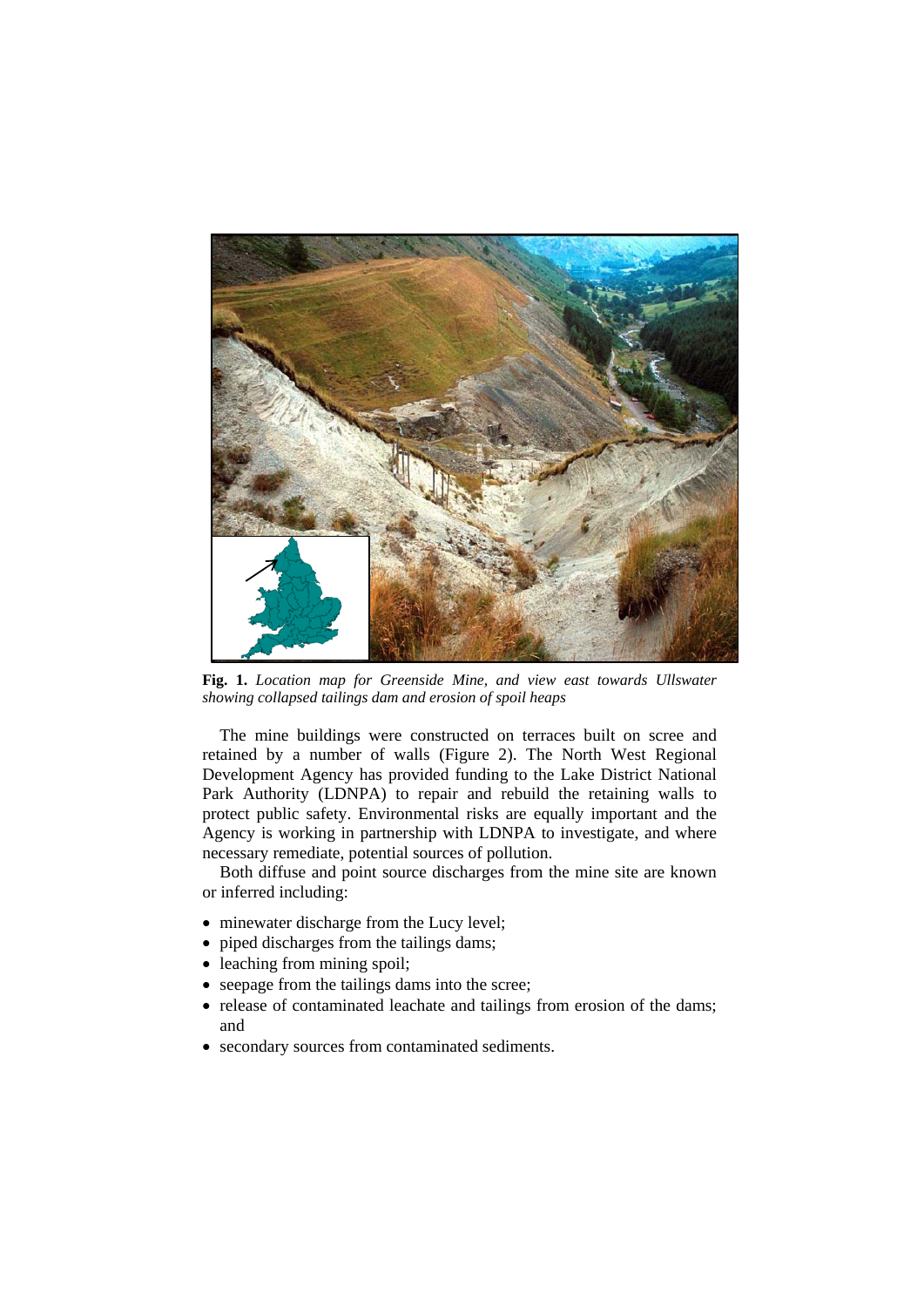Investigations carried out by the Agency (and its predecessor bodies) have revealed elevated levels of arsenic, cadmium, copper, lead, zinc and barium in the soils and tailing dams at Greenside Mine. The dams were constructed using the "upstream" method and comprise an outer embankment slope of loose to medium dense sand and an inner core of variably laminated, very soft, sandy silts and clays. The perched leachate in both dams results in contaminated discharges to surface waters and reduces the stability of the dams.

#### **Fig. 2.** *Complex retaining walls at Greenside Mine, and collapsed tailings dam*



Reports commissioned by the Agency in the late 1990s raised concerns

about the consequences of the continued accumulation of contaminated sediment in deeps within Ullswater Lake (IFE 1999; EA undated). Ullswater does not have uniform bathymetry but is divided into three basins, or deeps, to a depth of around 60 metres below the lake's surface. Filamentous blue-green algae dominate in Ullswater during late summer blooms, and these are known to rapidly sink when conditions are unfavourable for growth. Intense deoxygenation of the deep water in the lake basin is caused by bacterial degradation of the algae. As a result, the lowering of redox potential in sediments has the potential to remobilise heavy metal contaminants. Excessive loading of metals and increased eutrophication of the lake could exacerbate the detrimental impact on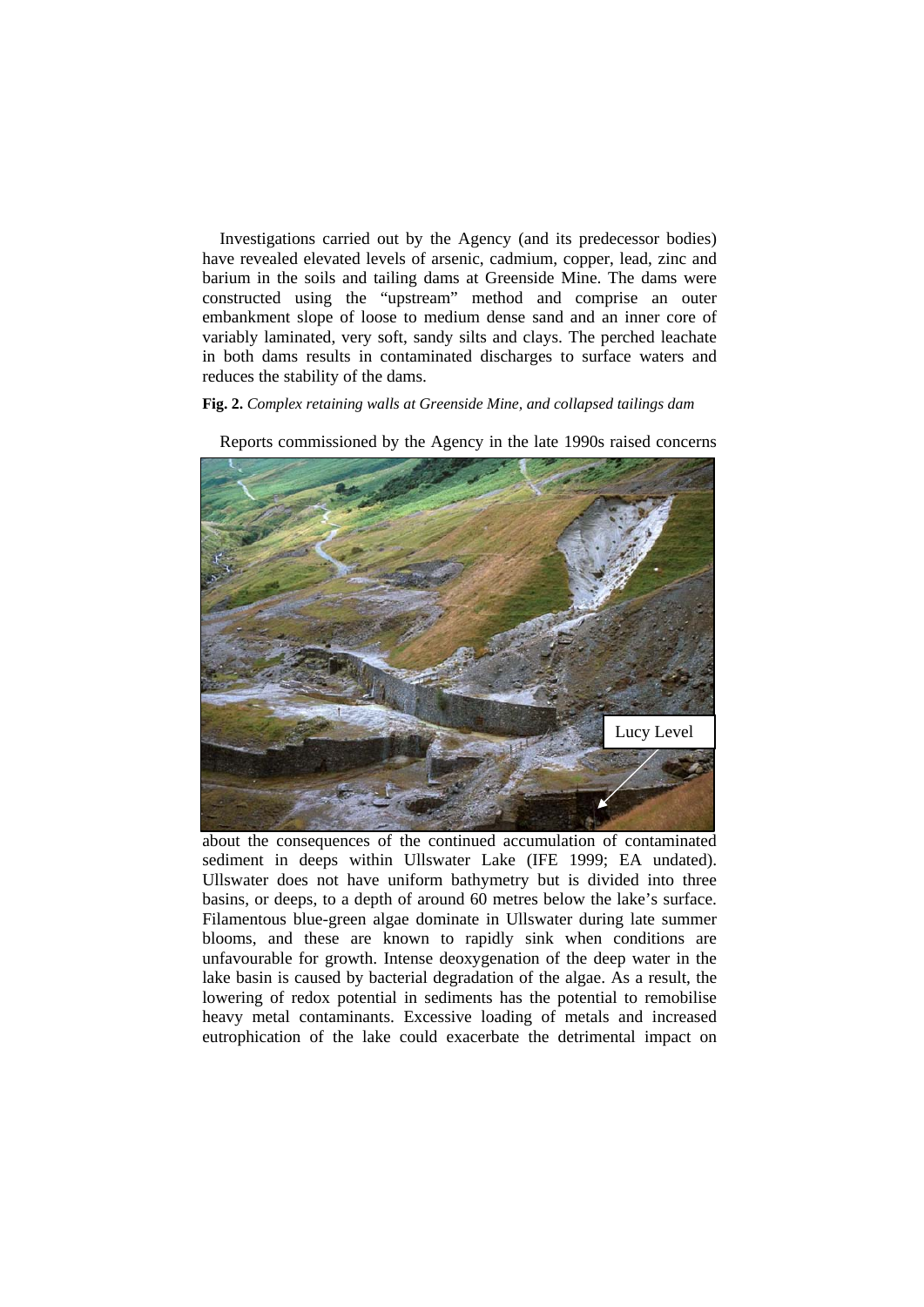water quality and affect the population of a protected fish species, the Schelly, which occupies the deeps during warm weather. The change in water chemistry could also impact on a drinking water supply, recreational use of the lake and salmon fisheries. The Agency's approach to deal with this issue has involved a campaign to lower the nutrient loading, and remediation of the collapsed tailings dam to decrease the contaminated sediment load reaching the lake.

The tailings dam could potentially have been inspected and determined as contaminated land under Part IIA of the Environmental Protection Act 1990 (contaminated land legislation implemented in England and Wales in April 2000). However, as the tailings dam was in an unstable condition it was decided to expedite works using powers under section 161 of the Water Resources Act 1991 (WRA). Funding for urgent remediation works was therefore secured by the Agency to prevent pollution of controlled waters from uncontrolled collapse of the tailings dam releasing contaminated sediment to Glenridding Beck and Ullswater Lake.

Remedial works were planned to commence during summer 2001, but the outbreak of Foot and Mouth disease restricted all access to the site. Remedial works were delayed until May 2002 and completed by September 2002. The remediation has two overall objectives:

- 1) to reduce existing contamination of surface waters; and
- 2) to prevent further collapse and erosion of the tailings dam that could endanger life and property and cause widespread water pollution.

A number of options for remediation of the tailings dam were considered before agreeing a design comprising:

- construction of French and surface water drains upslope of the dam to intercept run-off and shallow groundwater ingress from the scree;
- construct retaining wall sections and cut-and-fill to reduce the slope of the dam, fill the failure void, and engineer a backfall from the crest to the drain to encourage run-off;
- a capping system on the top of the dam comprising a soil cover;
- revegetation; and
- repair of the under-cut revetments along Swart Beck.

During investigation of the tailings dam a number of contaminated discharges were observed from both dams and from the mine drainage level. Stream sampling also confirmed Environmental Quality Standards for lead and zinc were exceeded upstream of the tailings dams and mine discharge, and indicate that there may be significant additional sources of contamination in the upper catchment. Following on from the urgent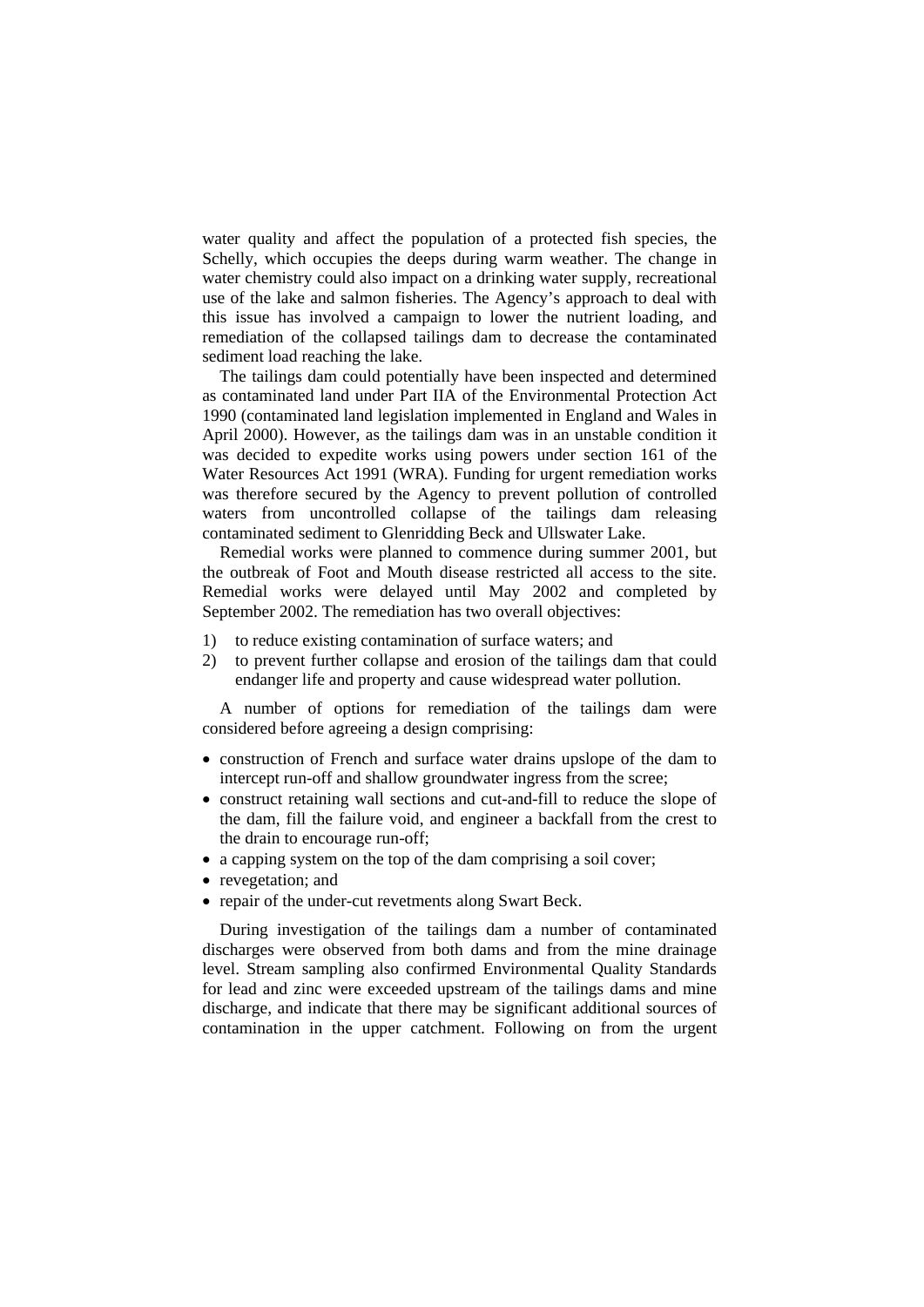remedial works there is now a need to investigate the stability of the older tailings dam and assess other potential sources in terms of contaminant concentration and loading to Swart and Glenridding becks.

Under the current regulatory regime, any polluting discharges from the tailings dams or waste rock would be dealt with under Part IIA if "significant pollutant linkages" can be demonstrated. Any mitigation of impacts from the minewater discharge (Lucy level) would have to be addressed under different legislation (s161 of the WRA) and would have to be balanced against the impact of discharges from diffuse sources. Funding would also need to be sourced for long-term monitoring and maintenance of the tailing dams, including surface water and French drains, to manage both public safety and environmental risks. The mine is currently being inspected by the local authority to determine whether all or part of the site can be determined as statutory contaminated land.

The Water Framework Directive requires member states to "protect and enhance the status of aquatic ecosystems"; for mine-impacted catchments this objective would be best served by taking an integrated approach to the assessment, monitoring and remediation of the mine site and catchment impacted by all point and diffuse sources of pollution. When orphan sites are causing catchment-scale impacts, there may be a case for de-coupling the funding for investigation and remediation from the legislative drivers (e.g. Part IIA) to encourage effective management of complex abandoned mine sites.

### **5 CONCLUSION**

The legacy of mining in the UK could be a significant barrier to achieving Water Framework Directive goals since mine waters are the major cause of pollution in many catchments. The Agency is working with government to influence and improve the proposed Mining Waste Directive. These new Directives, and implementation of existing legislation, pose challenges for the remediation of mining pollution but also offer opportunities to improve awareness of the impact of minewaters and wastes and therefore obtain real improvements to the aquatic environment.

The Environment Agency has created a three year *Research Fellowship for Mine Waters and Wastes* in collaboration with the University of Newcastle which will form the focus for a new strategic approach to mining pollution by implementing a nationally co-ordinated science and research programme. This will benefit the Agency and the UK by developing understanding of the hydrological and geochemical processes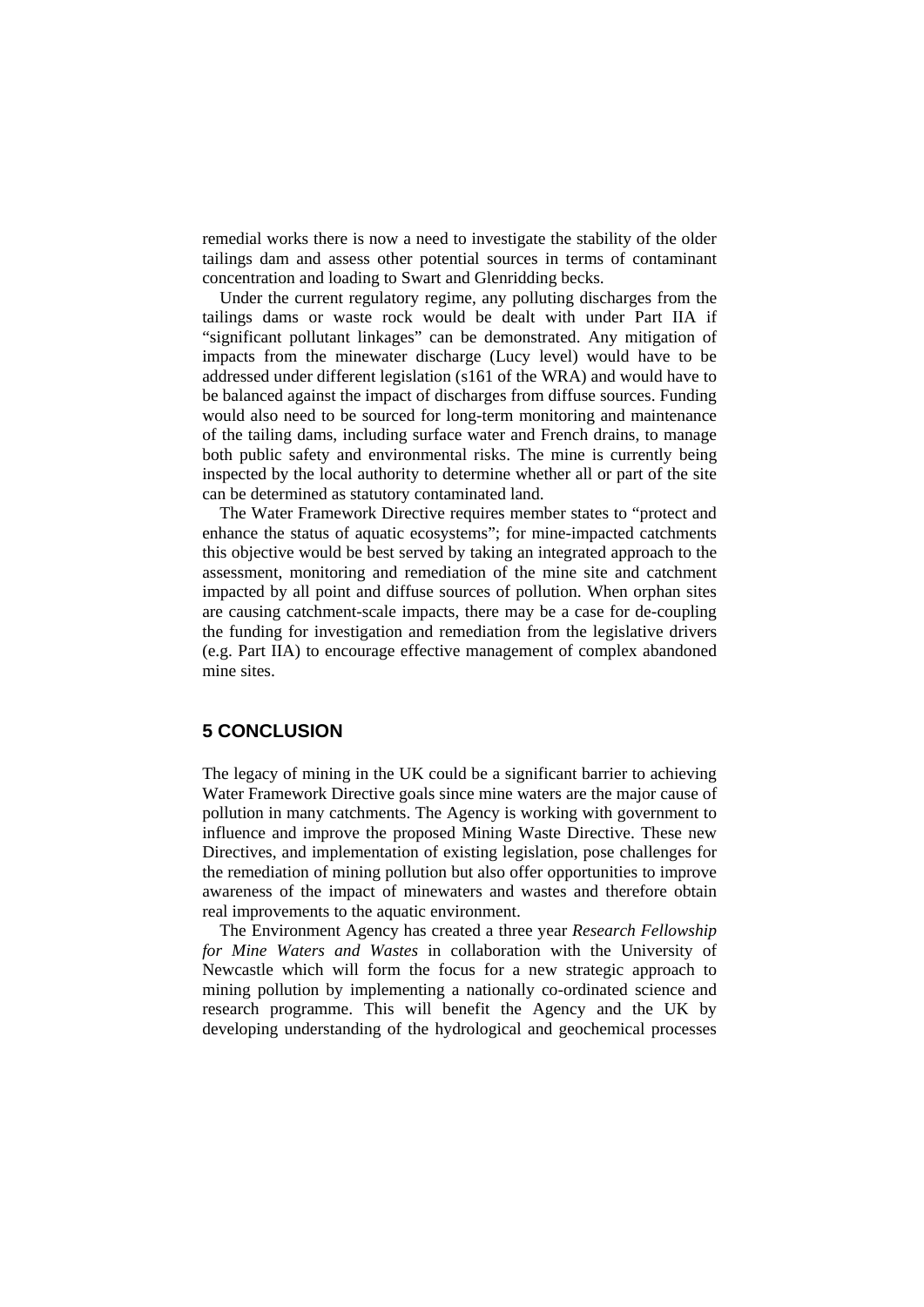associated with minewater rebound and mine spoil weathering/leaching, place these within the context of diffuse pollution at both local and catchment scales, and promote the sustainable management of mining wastes.

A case study (Greenside Mine, Lake District) is presented to illustrate the difficulties of using existing legislation to deal with diffuse and point sources of pollution typified by historic mining activities. Mechanisms for funding the remediation of orphan sites need to be reviewed if the more integrated approach required for the Water Framework Directive is to be successful.

#### **6 ACKNOWLEDGEMENTS**

Peter Bardsley (Environment Agency, NW Region) and Guy Weller (Lake District National Parks Authority) provided information on Greenside Mine. Work by Environment Agency staff in mining districts across England and Wales contributed to other elements of this paper.

# **7 DISCLAIMER**

*The views expressed in this paper are not necessarily those of the Environment Agency. Its officers, servants or agents accept no liability whatsoever for any loss or damage arising from the interpretation or use of the information, or reliance upon views contained herein.* 

# **8 REFERENCES**

- Amos, P.W., and Younger, P.L. 2003. Substrate characterisation for a subsurface reactive barrier to treat colliery spoil leachate. *Water Research,* **37,** pp. 108- 120.
- DETR, 2001. *Guidance on the Groundwater Regulations 1998.* Department of the Environment, Transport and the Regions. March 2001.
- Environment Agency, 2002. *Guidance on the use of permeable reactive barriers for remediating contaminated groundwater*. National Groundwater and Contaminated Land Centre Report NC/01/51.
- Environment Agency (EA). Undated. *A study of the water and sediment chemistry of key Cumbrian lakes*.
- Institute of Freshwater Ecology (IFE), 1999. *Water quality in Ullswater September 1997 to December 1998*.